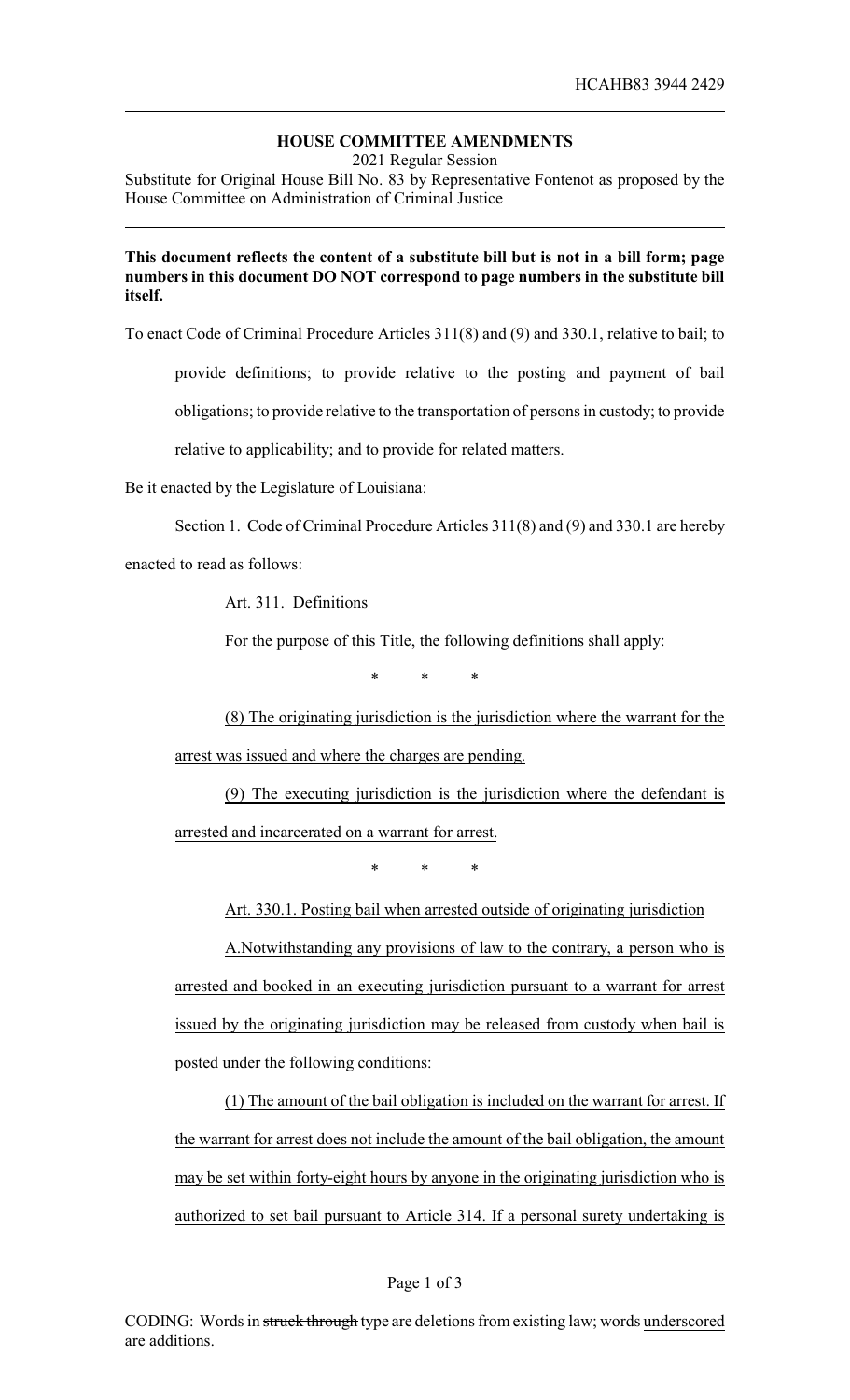authorized, the personal surety undertaking shall be in accordance with either Article 323 or Article 324.

(2) There are no holds, court orders, or other legal impediments that would prohibit the release of the arrested person from custody.

(3) The executing jurisdiction does not object. If the executing jurisdiction objects, the originating jurisdiction shall comply with existing provisions of law relative to bail. The originating jurisdiction shall retain the right to transport or to have the person in custody transported to the originating jurisdiction for the purpose of posting bail in the originating jurisdiction.

(4) Written notice shall be provided to the executing jurisdiction when bail is posted in the originating jurisdiction and release from custody is authorized. When released, the executing jurisdiction shall provide notice in accordance with Article 330 to the arrested person. The originating jurisdiction shall deliver to the executing jurisdiction the information necessary to provide such notice to the arrested person. The notice shall include the date, time, and location of any required court appearances as well as any conditions of bail. Notwithstanding any provisions of law to the contrary, an electronic, digital or a photocopy of the arrested person's signature on the notice shall be the equivalent of an original signature.

B. The provisions of this Article shall not apply to warrants for sex offenses, homicides and crimes resulting in a death or deaths, felony domestic violence offenses, and aggravated offenses.

## DIGEST

The digest printed below was prepared by House Legislative Services. It constitutes no part of the legislative instrument. The keyword, one-liner, abstract, and digest do not constitute part of the law or proof or indicia of legislative intent. [R.S. 1:13(B) and 24:177(E)]

HB 83 Original 2021 Regular SessionAdministration of Criminal Justice

**Abstract:** Provides relative to the payment of the bail obligation when the arrest occurs in a different jurisdiction from where the bail obligation originated.

Proposed law defines "originating jurisdiction" and "executing jurisdiction".